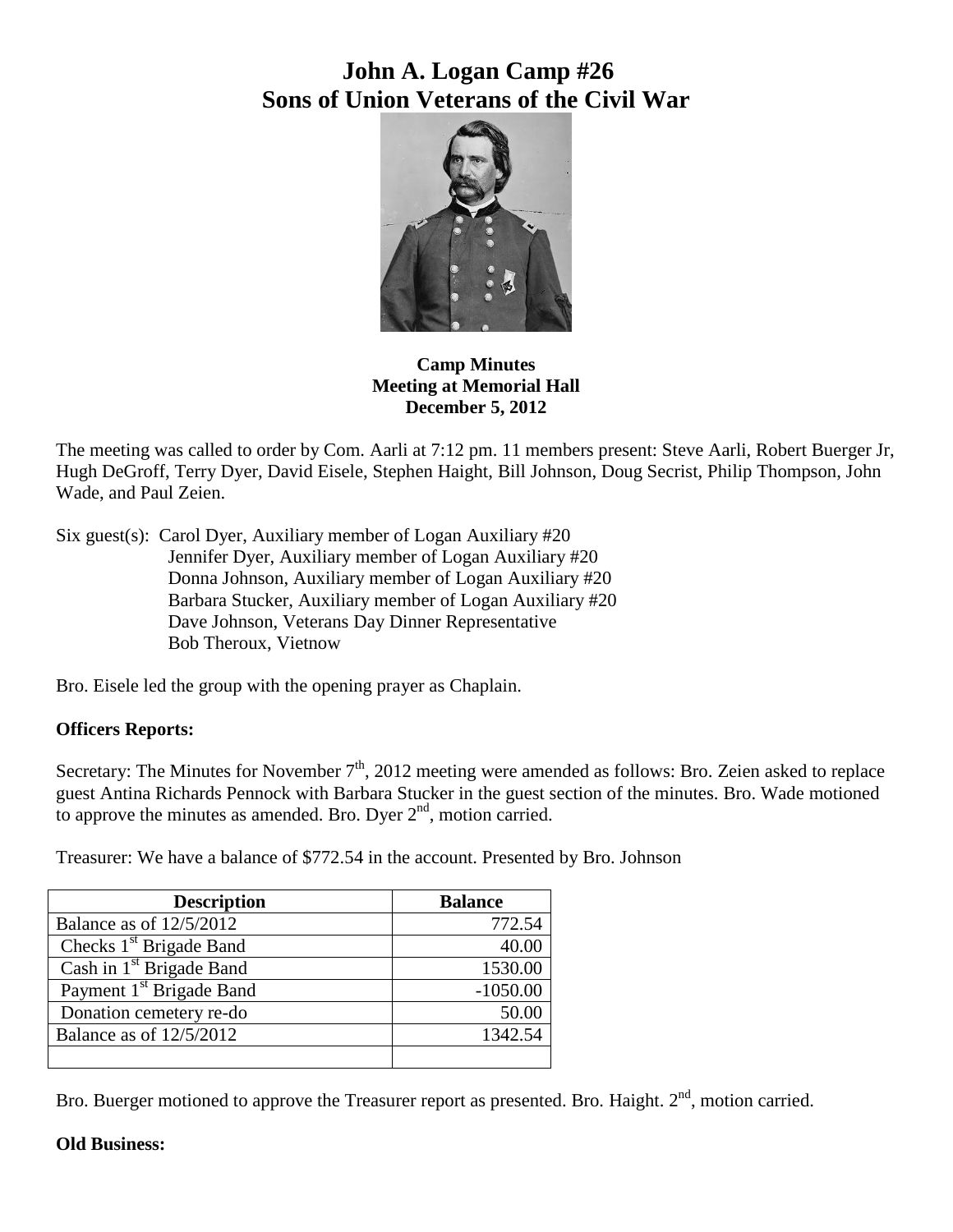## **John A. Logan Camp #26 Sons of Union Veterans of the Civil War**

*Technology:*. No Report.

*Sickness & Distress*. No Report

*Publicity*. Bro. Haight gave a significant report on the success of the Veterans Day event. There were approximately 151 guests that attended the event. There were areas where improvement could be made for next year and things that worked very well. The committee will review each of these in detail when planning the next event. Thank you notes have been issued. Carol Dyer will issue a thank you note to Max and Donna. The event made a \$470 profit. \$30 dollars was reimbursed to the Dyer's for food. Bro. Eisele motioned to donate \$100 to Memorial Hall for allowing us to hold the event. Bro. Thompson  $2<sup>nd</sup>$ . Motion Carried. The remaining profit was \$330 which was split \$230 to Logan Camp and \$100 to the Auxiliary.

*ByLaws*. No Report

*Recognition*. No Report

*Graves registration*. Comm. Aarli reported that he has been added to the national graves committee and will be getting access to the national database. This will allow him the ability to directly update the database.

*Education*. No Report.

*Investment of Members*. No Report.

*Monument Project*. Bro. Thompson reported that the city of Rochelle has committed to the project there. Comm. Aarli thanked the membership that attended the Cedar Bluff event.

*Eagle Scout.* Bro. Zeien reported he served on Andrew Geyer's Eagle Board of Review which he passed with flying colors and the Camp be notified when the Court of Honor is being held.

*Recruiting*. No Report

*Communications*. Comm. Aarli reported that the upcoming Quad banquet will be hosted by the Dutton Camp in Sycamore on 1/26/13 at the Fargo Hotel. The cost is \$25 per person and the RSVP should be sent to Bro. Oestricher no later than 1/15/13.

DC Switzer issued his General Order #1 which can be seen on the department website.

C-inC Mellor issued General Order #6 & #7 which can be seen on the department website.

*State Encampment*. No Report.

*National Encampment*. No Report.

#### **New Business:**

Bro. Buerger and Comm. Aarli will be bell ringing for the Salvation Army the membership can ring Tuesday now till December 18 for the Salvation Army.